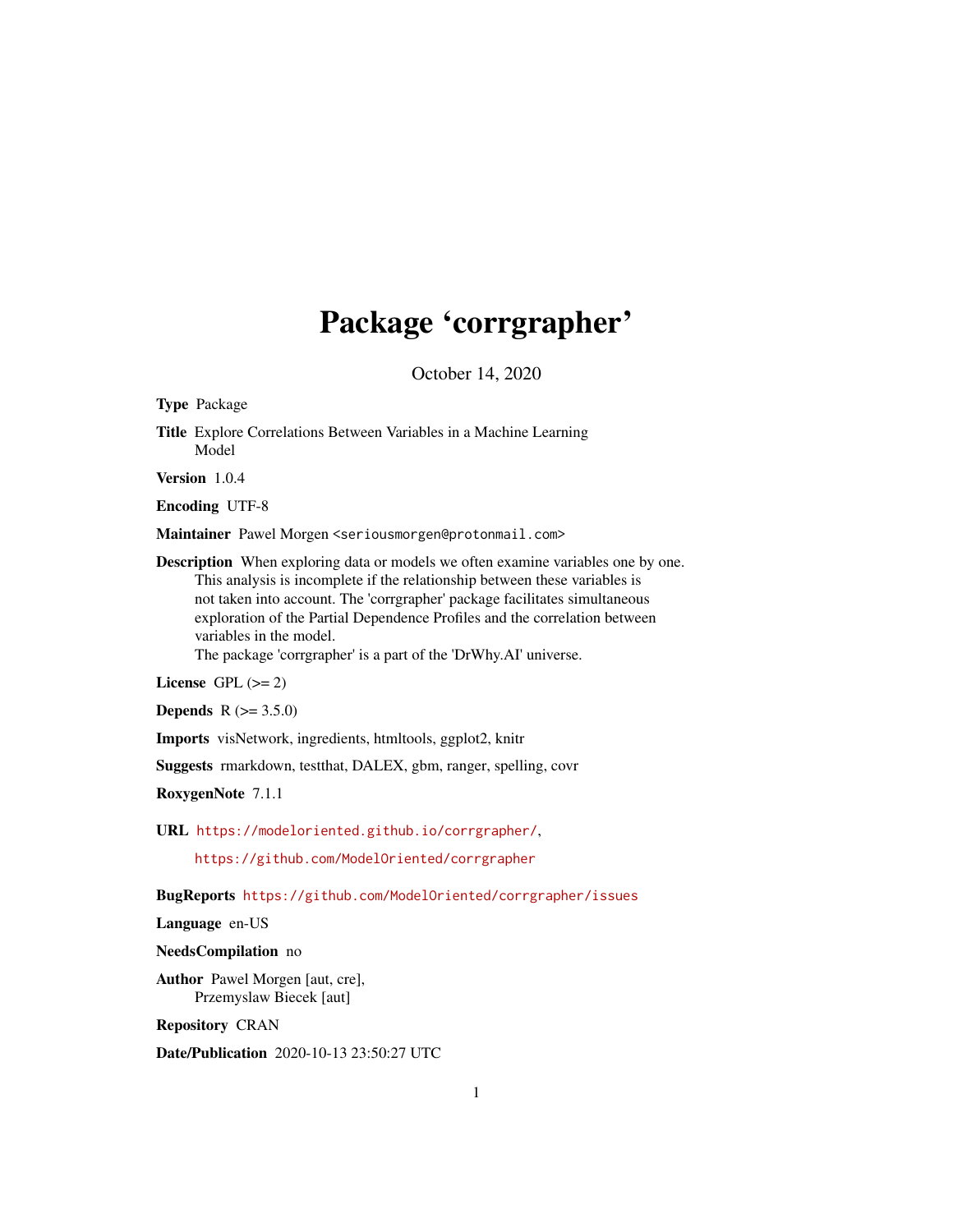### <span id="page-1-0"></span>R topics documented:

| Index |                                                                                                            |  |
|-------|------------------------------------------------------------------------------------------------------------|--|
|       |                                                                                                            |  |
|       |                                                                                                            |  |
|       |                                                                                                            |  |
|       |                                                                                                            |  |
|       | correspondent $\ldots \ldots \ldots \ldots \ldots \ldots \ldots \ldots \ldots \ldots \ldots \ldots \ldots$ |  |
|       |                                                                                                            |  |

<span id="page-1-1"></span>calculate\_cors *Calculate correlation coefficients*

#### Description

Calculate correlation coefficients between variables in a data.frame, matrix or table using 3 different functions for 3 different possible pairs of vairables:

- numeric numeric
- numeric categorical
- categorical categorical

#### Usage

```
calculate_cors(
  x,
  num\_num_f = NULL,num\_cat_f = NULL,cat\_cat_f = NULL,max_cor = NULL
)
## S3 method for class 'explainer'
calculate_cors(
 x,
 num\_num_f = NULL,num\_cat_f = NULL,cat\_cat_f = NULL,max_cor = NULL
)
## S3 method for class 'matrix'
calculate_cors(
  x,
  num\_num_f = NULL,num\_cat_f = NULL,cat\_cat_f = NULL,
```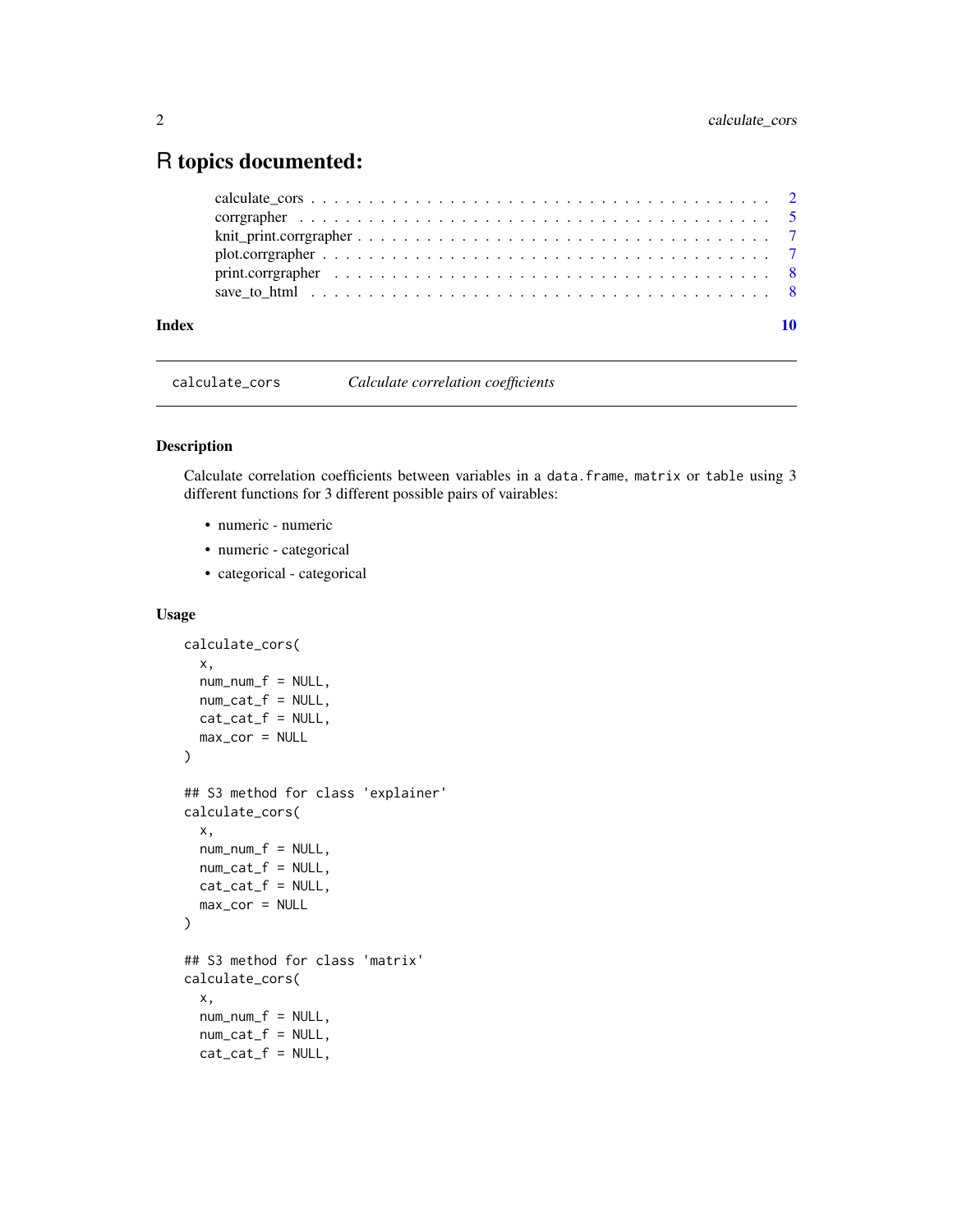#### <span id="page-2-0"></span>calculate\_cors 3

```
max_cor = NULL
\lambda## S3 method for class 'table'
calculate_cors(
  x,
  num\_num_f = NULL,num\_cat_f = NULL,cat\_cat_f = NULL,max_cor = NULL
)
## Default S3 method:
calculate_cors(
  x,
  num\_num\_f = NULL,num\_cat_f = NULL,cat\_cat_f = NULL,max\_cor = NULL
```
#### )

#### Arguments

| $\mathsf{x}$  | object used to select method. See more below.                                                                                   |
|---------------|---------------------------------------------------------------------------------------------------------------------------------|
| num_num_f     | A function used to determine correlation coefficient between a pair of numeric<br>variables                                     |
| $num\_cat_f$  | A function used to determine correlation coefficient between a pair of numeric<br>and categorical variable                      |
| $cat\_cat\_f$ | A function used to determine correlation coefficient between a pair of categor-<br>ical variables                               |
| $max\_cor$    | A number used to indicate absolute correlation (like 1 in cor). Must be supplied<br>if any of $\star$ _f arguments is supplied. |

#### Value

A symmetrical matrix A of size n x n, where n - amount of columns in x (or dimensions for table). The value at  $A(i,j)$  is the correlation coefficient between ith and jth variable. On the diagonal, values from max\_cor are set.

#### X argument

When x is a data.frame, all columns of numeric type are treated as numeric variables and all columns of factor type are treated as categorical variables. Columns of other types are ignored.

When  $x$  is a matrix, it is converted to data. frame using  $as.data.f$ rame.matrix.

When x is a explainer, the tests are performed on its data element.

When x is a table, it is treated as contingency table. Its dimensions must be named, but none of them may be named Frequency.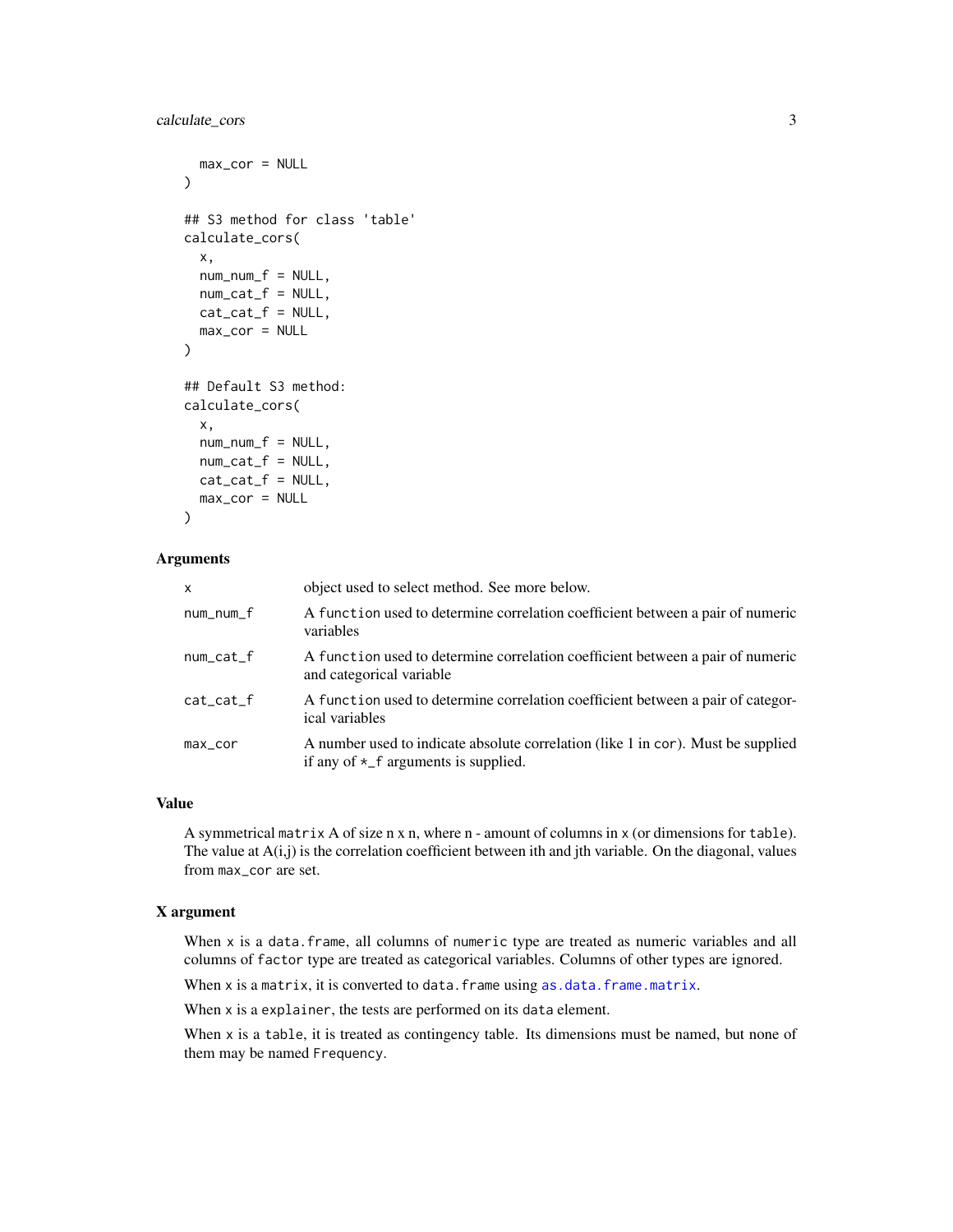#### <span id="page-3-0"></span>Default functions

By default, the function calculates p\_value of statistical tests ( cor. test for 2 numeric, [chisq.test](#page-0-0) for factor and [kruskal.test](#page-0-0) for mixed).

Then, the correlation coefficients are calculated as  $-\log 10(p_{\text{value}})$ . Any results above 100 are treated as absolute correlation and cut to 100.

The results are then divided by 100 to fit inside [0,1].

If only numeric data was supplied, the function used is [cor.test](#page-0-0).

#### Custom functions

Creating consistent measures for correlation coefficients, which are comparable for different kinds of variables, is a non-trivial task. Therefore, if user wishes to use custom function for calculating correlation coefficients, he must provide all necessary functions. Using a custom function for one case and a default for the other is consciously not supported. Naturally, user may supply copies of default functions at his own responsibility.

Function calculate\_cors chooses, which parameters of  $\star$ \_f are required based on data supported. For example, for a matrix with numeric data only num\_num\_f is required. On the other hand, for a table only cat\_cat\_f is required.

All  $\star$ <sub>-f</sub> parameters must be functions, which accept 2 parameters (numeric or factor vectors respectively) and return a single number from [0,max\_num]. The num\_cat\_f must accept numeric argument as first and factor argument as second.

#### See Also

[cor.test](#page-0-0), [chisq.test](#page-0-0), [kruskal.test](#page-0-0)

#### Examples

```
data(mtcars)
# Make sure, that categorical variables are factors
mtcars$vs <- factor(mtcars$vs, labels = c('V-shaped', 'straight'))
mtcars$am <- factor(mtcars$am, labels = c('automatic', 'manual'))
calculate_cors(mtcars)
# For a table:
data(HairEyeColor)
calculate_cors(HairEyeColor)
# Custom functions:
num_mtcars <- mtcars[,-which(colnames(mtcars) %in% c('vs', 'am'))]
my_f <- function(x,y) cor.test(x, y, method = 'spearman', exact=FALSE)$estimate
calculate_cors(num_mtcars, num_num_f = my_f, max_cor = 1)
```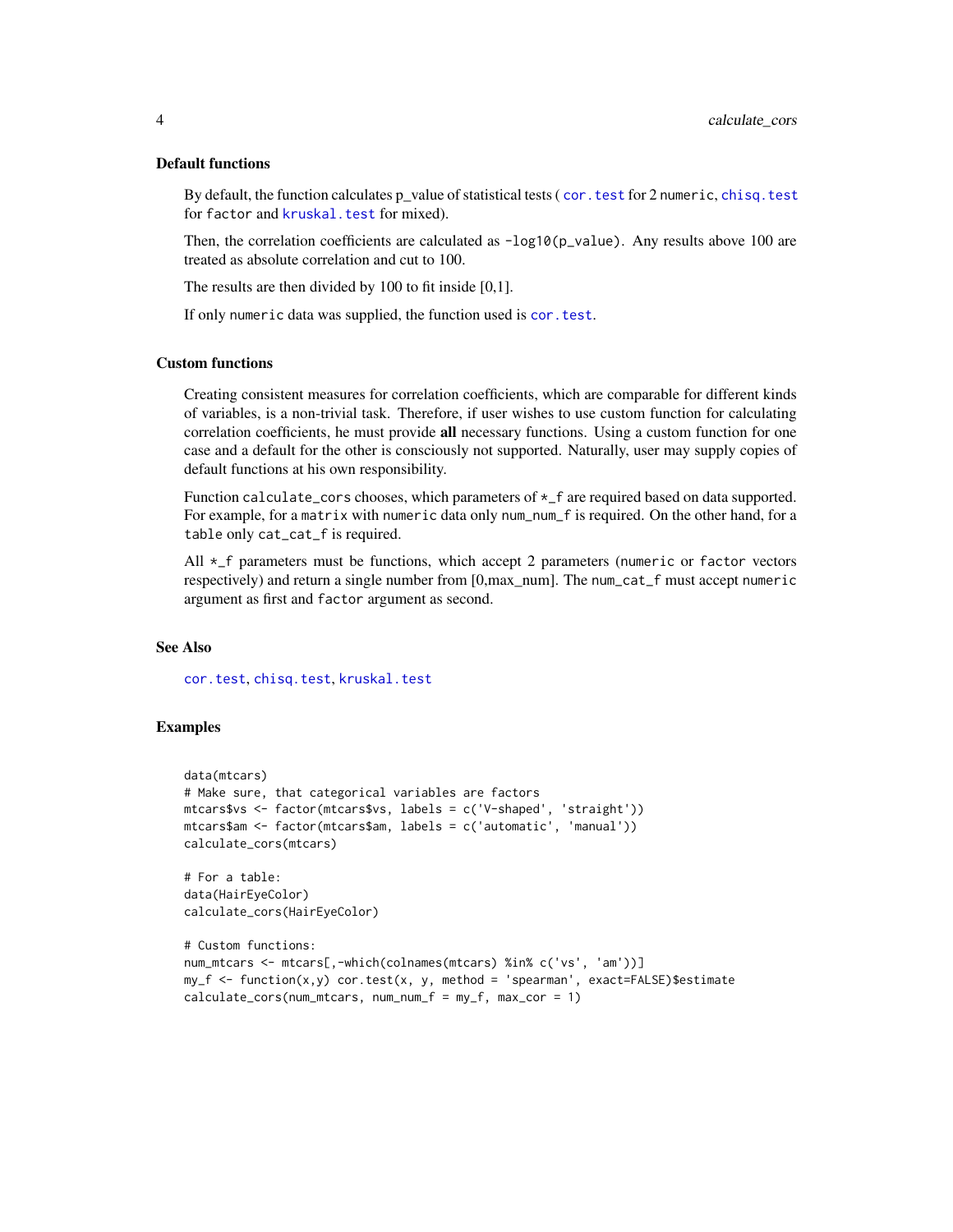<span id="page-4-1"></span><span id="page-4-0"></span>

#### Description

This is the main function of corrgrapher package. It does necessary calculations and creates a corrgrapher object. Feel free to pass it into plot, include it in knitr report or generate a simple HTML.

#### Usage

```
corrgrapher(x, ...)
## S3 method for class 'explainer'
corrgrapher(
 x,
 cutoff = 0.2,
 values = NULL,
 cor_functions = list(),
  ...,
  feature_importance = NULL,
 partial_dependence = NULL
)
## S3 method for class 'matrix'
corrgrapher(x, cutoff = 0.2, values = NULL, cor_functions = list(), ...)## Default S3 method:
corrgrapher(x, cutoff = 0.2, values = NULL, cor_functions = list(), ...)
```
#### Arguments

| $\mathsf{x}$ | an object to be used to select the method, which must satisfy conditions:                                                                                                                                         |
|--------------|-------------------------------------------------------------------------------------------------------------------------------------------------------------------------------------------------------------------|
|              | • if data. frame (default), columns of numeric type must contain numerical<br>variables and columns of factor class must contain categorical variables.<br>Columns of other types will be ignored.                |
|              | • if explainer, methods feature_importance and partial_dependence<br>must not return an error. See also arguments feature_importance and<br>partial_dependence.                                                   |
|              | • if matrix, it will be converted with as data. frame.                                                                                                                                                            |
| $\cdots$     | other arguments.                                                                                                                                                                                                  |
| cutoff       | a number. Correlations below this are treated as <b>no</b> correlation. Edges corre-<br>sponding to them will <b>not</b> be included in the graph.                                                                |
| values       | a data. Frame with information about size of the nodes, containing columns<br>value and label (consistent with colnames of x). Default set to equal for all<br>nodes, or (for explainer) importance of variables. |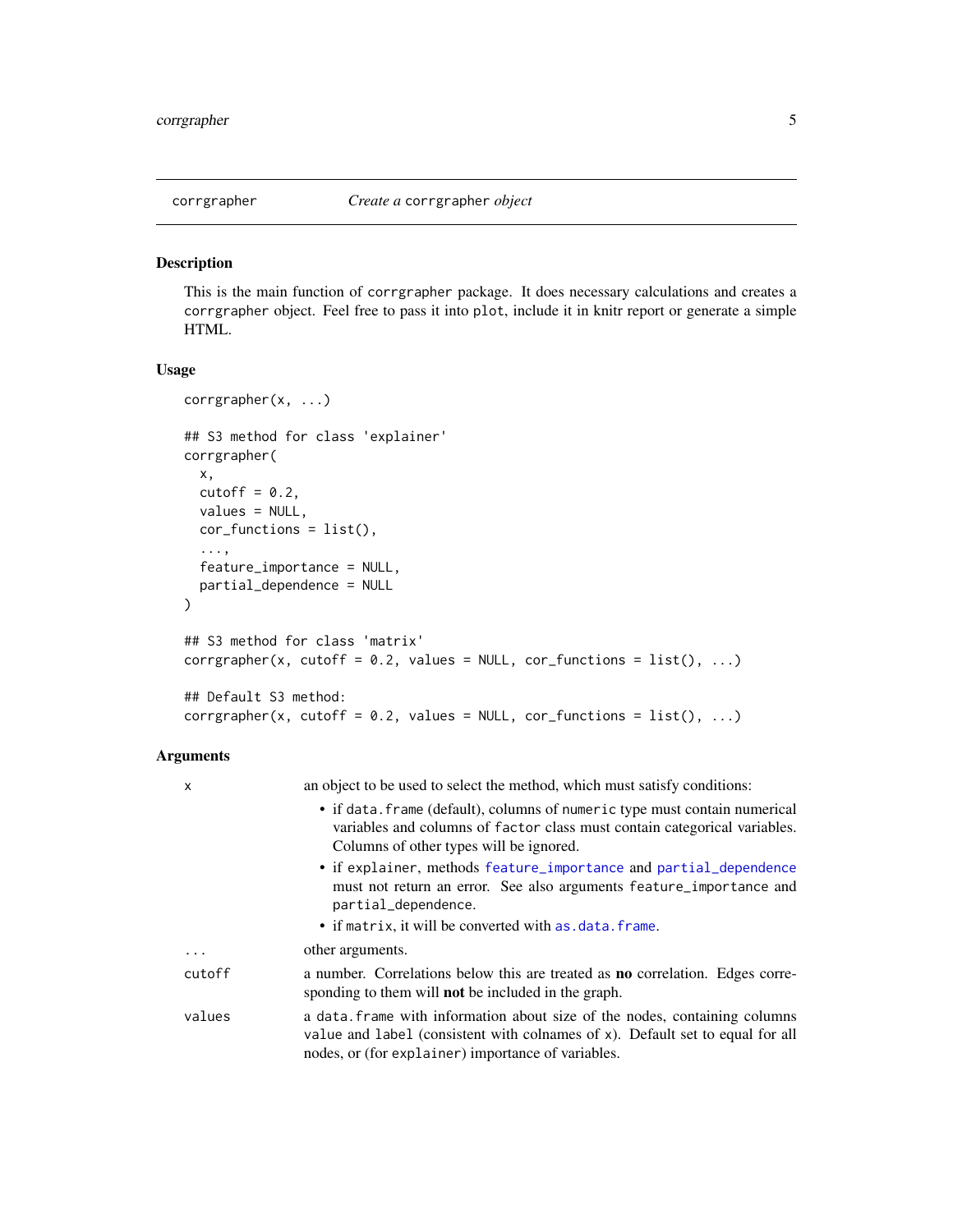<span id="page-5-0"></span>cor\_functions a named list of functions to pass to [calculate\\_cors](#page-1-1). Must contain necessary functions from num\_num\_f, num\_cat\_f or cat\_cat\_f. Must contain also max\_cor

#### feature\_importance

#### Either:

- an object of feature importance\_explainer class, created by [feature\\_importance](#page-0-0) function, or
- a named list of parameters to pass to [feature\\_importance](#page-0-0) function.

#### partial\_dependence

a named list with 2 elements: numerical and categorical. Both of them should be either:

- an object of aggregated\_profile\_explainer class, created by [partial\\_dependence](#page-0-0) function, or
- a named list of parameters to pass to [partial\\_dependence](#page-0-0).

If only one kind of data was used, use a list with 1 object.

#### Details

Data analysis (and creating ML models) involves many stages. For early exploration, it is useful to have a grip not only on individual series (AKA variables) available, but also on relations between them. Unfortunately, the task of understanding correlations between variables proves to be difficult. corrgrapher package aims to plot correlations between variables in form of a graph. Each node on it is associated with single variable. Variables correlated with each other (positively and negatively alike) shall be close, and weakly correlated - far from each other.

#### Value

A corrgrapher object. Essentially a list, consisting of following fields:

- nodes a data. frame to pass as argument nodes to [visNetwork](#page-0-0) function
- edges a data. frame to pass as argument edges to [visNetwork](#page-0-0) function
- pds (if x was of explainer class) a list with 2 elements: numerical and categorical. Each of them contains an object of aggregated\_profiles\_explainer used to create partial dependency plots.
- data data used to create the object.

#### See Also

[plot.corrgrapher](#page-6-1), [knit\\_print.corrgrapher](#page-6-2), [save\\_to\\_html](#page-7-1)

#### Examples

```
# convert the category variable
df <- as.data.frame(datasets::Seatbelts)
df$law <- factor(df$law)
cgr <- corrgrapher(df)
```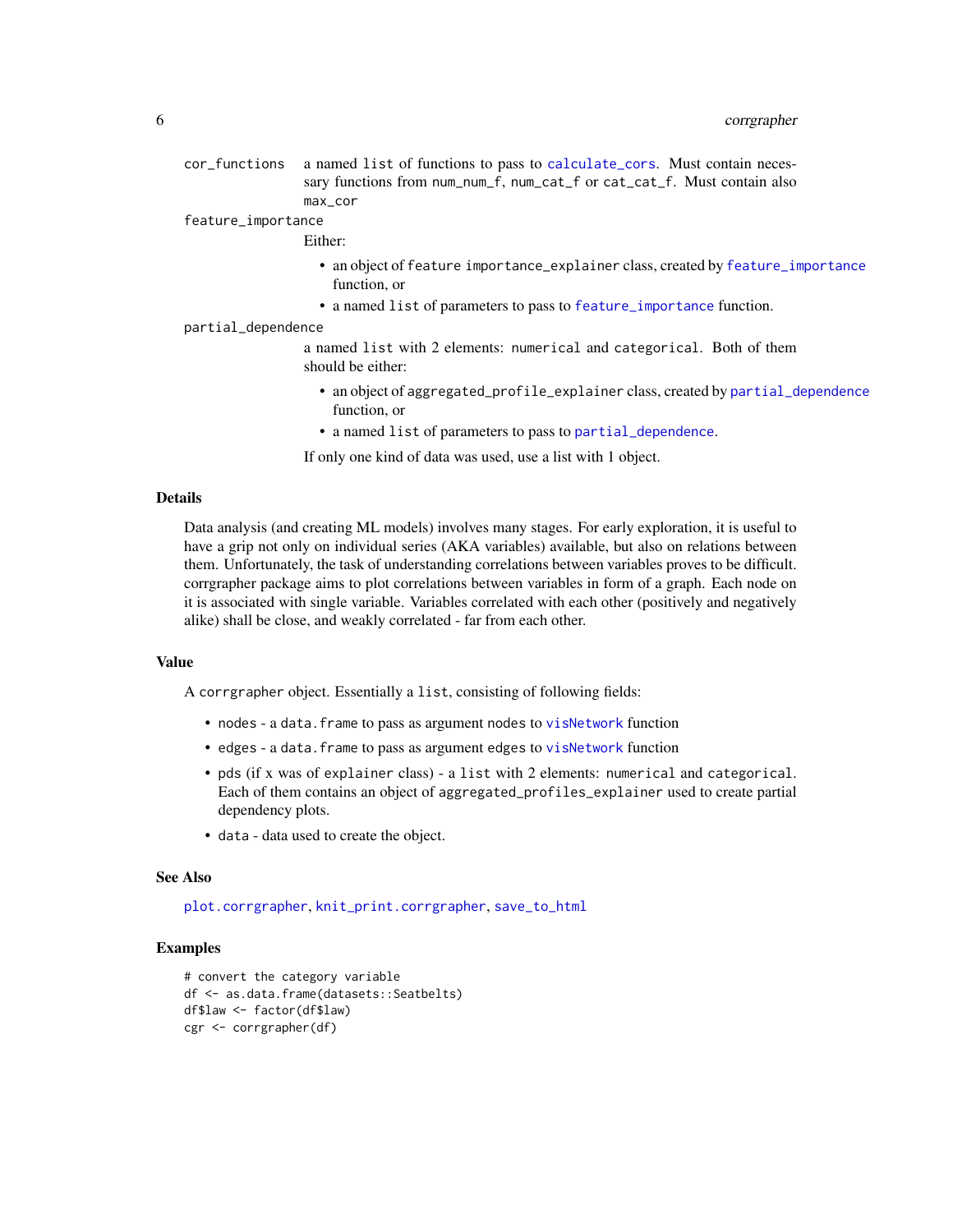<span id="page-6-2"></span><span id="page-6-0"></span>knit\_print.corrgrapher

*Knitr S3 method*

#### Description

This method allows corrgrapher objects to be displayed nicely in knitr/rmarkdown documents.

#### Usage

## S3 method for class 'corrgrapher' knit\_print(x, ...)

#### Arguments

|   | An object of corrgrapher class. See corrgrapher function. |
|---|-----------------------------------------------------------|
| . | Other parameters, passed directly to knit_print.shiny.tag |

#### Value

2 objects will be displayed: graph of correlations on the left and a plot on the right. If x was created from explainer, the plot will visualize partial dependency of the currently selected variable. In other case, the plot will visualize distribution of the variable.

<span id="page-6-1"></span>plot.corrgrapher *Visualize correlations in a corrgrapher object*

#### Description

Visualize correlations between variables, using previously created corrgrapher object.

#### Usage

## S3 method for class 'corrgrapher'  $plot(x, \ldots)$ 

#### Arguments

|                         | a corrgrapher object. See corrgrapher.                                                                   |
|-------------------------|----------------------------------------------------------------------------------------------------------|
| $\cdot$ $\cdot$ $\cdot$ | other parameters, passed directly to vis Network function (such as main, submain,<br>width, height etc.) |

#### Value

A [visNetwork](#page-0-0) object; graph. On this graph, the edges are treated as springs. The variables correlated strongly (positively or negatively) are close to each other, and those not (or weakly) correlated - far from each other.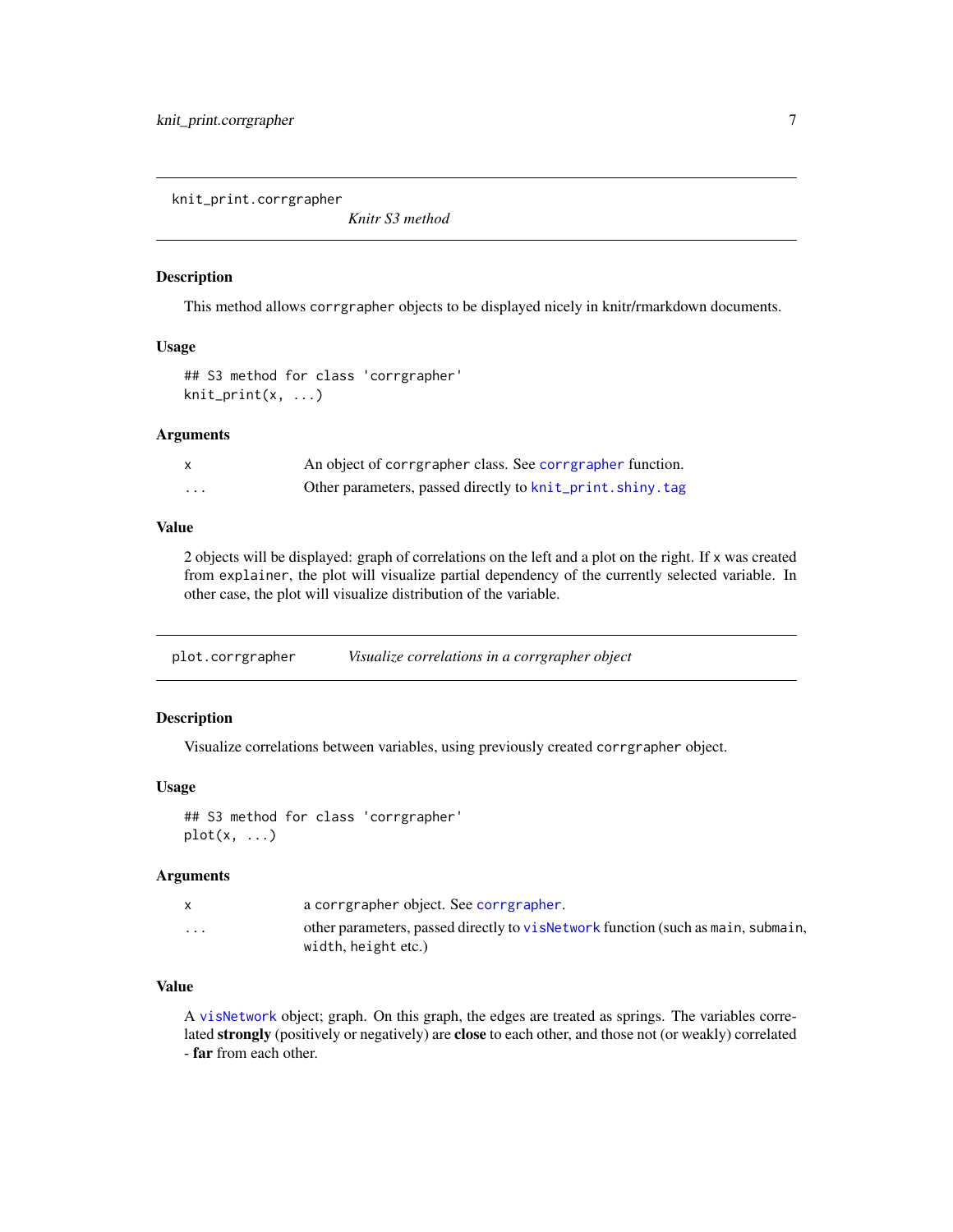#### See Also

[corrgrapher](#page-4-1)

#### Examples

```
df <- as.data.frame(datasets::Seatbelts)[,1:7] # drop the binary target variable
cgr <- corrgrapher(df)
plot(cgr)
```
print.corrgrapher *Print S3 method*

#### Description

This method allows corrgrapher objects to be displayed nicely in RStudio viewer.

#### Usage

```
## S3 method for class 'corrgrapher'
print(x, \ldots)
```
#### Arguments

| $\mathsf{x}$            | An object of corrgrapher class. See corrgrapher function.                                                                                                                                                                                                |
|-------------------------|----------------------------------------------------------------------------------------------------------------------------------------------------------------------------------------------------------------------------------------------------------|
| $\cdot$ $\cdot$ $\cdot$ | Other parameters, passed directly to save_to_html function. If x was created<br>from explainer, the plot will visualize partial dependency of the currently se-<br>lected variable. In other case, the plot will visualize distribution of the variable. |
|                         |                                                                                                                                                                                                                                                          |

<span id="page-7-1"></span>save\_to\_html *Generate and save HTML report*

#### Description

Create an interactive document in HTML based on corrgrapher object.

#### Usage

```
save_to_thml(cgr, file = "report.html", overwrite = FALSE, ...)
```
#### Arguments

| cgr       | An object of corrgrapher class. See corrgrapher function. |
|-----------|-----------------------------------------------------------|
| file      | File to write content to; passed directly to save_html.   |
| overwrite | If file exists, should it be overwritten?                 |
| $\ddotsc$ | Other parameters                                          |

<span id="page-7-0"></span>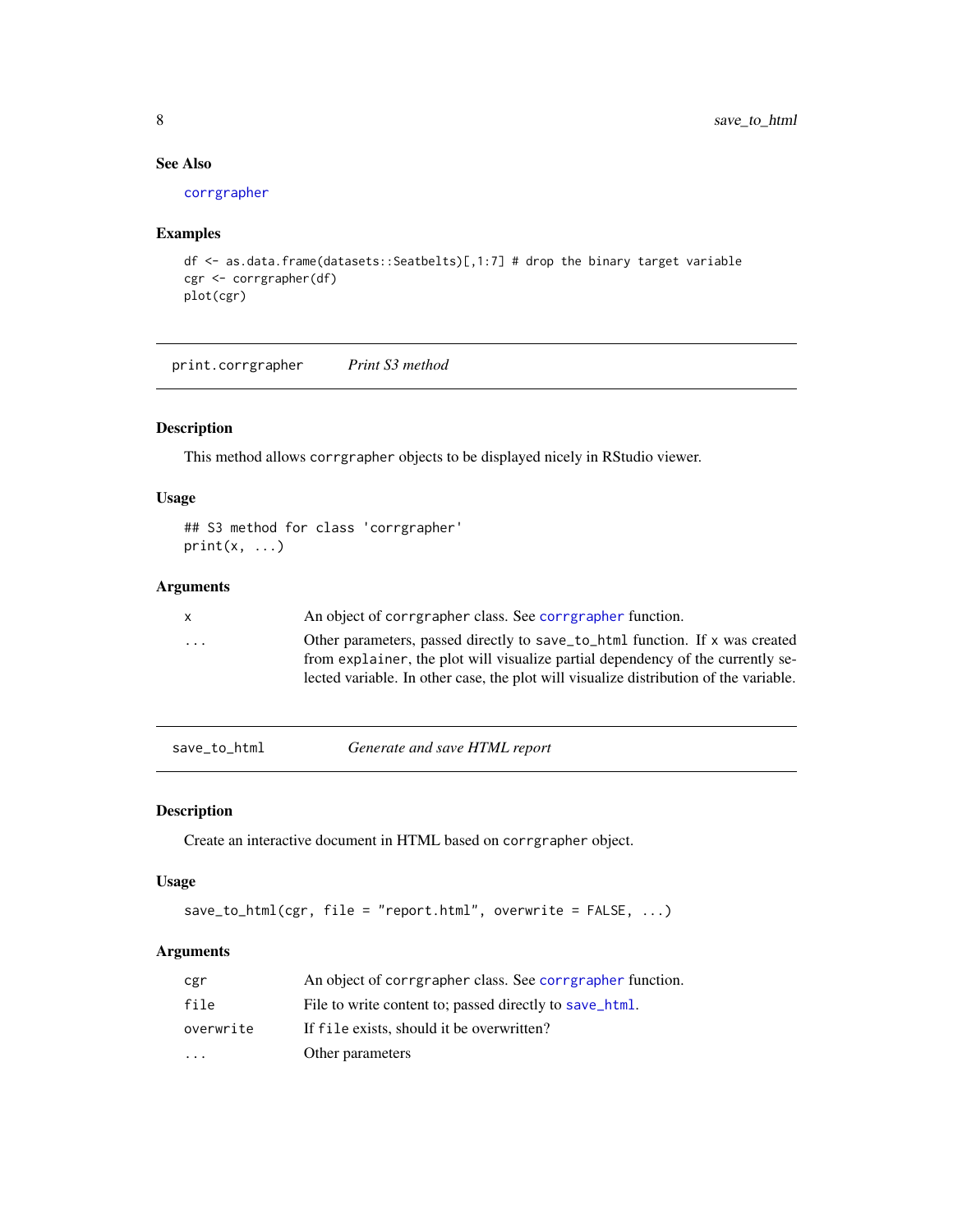#### Value

A file of file name will be generated with 2 elements: graph of correlations in the middle and a plot on the right. If x was created from explainer, the plot will visualize partial dependency of the currently selected variable. In other case, the plot will visualize distribution of the variable.